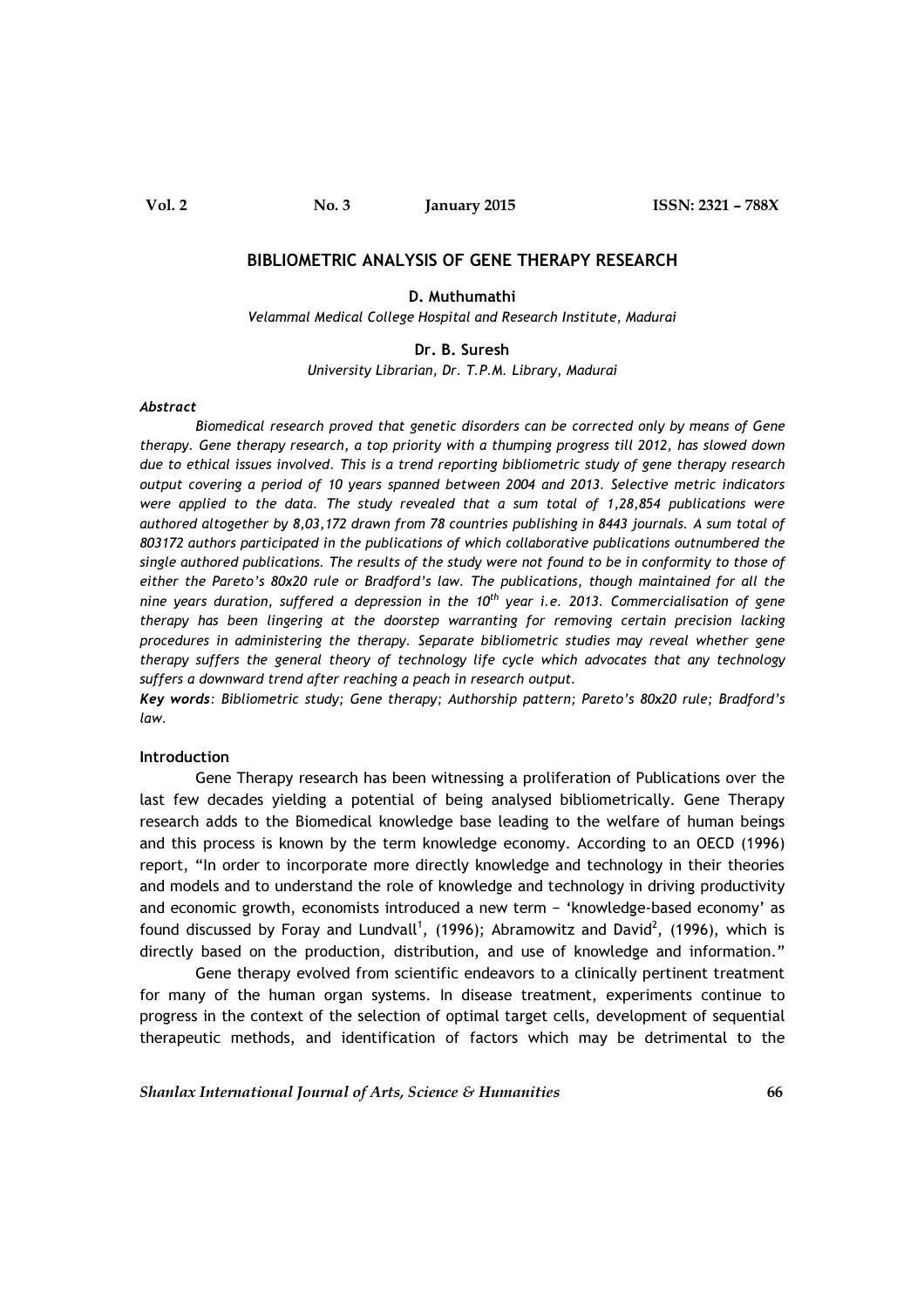Vol. 2 No. 3 January 2015 ISSN: 2321 – 788X

introduction of genes. Stem cell research has made a significant contribution to the study of basic mechanisms of cell proliferation and differentiation and has proven to be indispensable in the development of gene therapy.

 Gene therapy, defined as the insertion of a gene into recipient cells, was initially considered only as a treatment option for patients with a congenital defect of a metabolic function or late-stage malignancy<sup>3</sup>. Academic Research is enlivened by Government and Corporate funding/Grants which is always subject to measurement and evaluation. To fulfill this policy of evaluation or assessment of research output, other than peer review process, the other alternative available is bibliometrics.

## Bibliometrics

According to Alan Pritchard<sup>4</sup> (1969), "The definition and purpose of bibliometrics is to shed light on the process of written communication and of the nature and course of a discipline (in so far as this is displayed through written communication) by means of counting and analysing the various facets of written communication." Bibliometrics does not measure the physical properties of documents but statistical patterns in variables such as authorship, sources, subjects, geographical origins, and citations. Bibliometrics was given a shape after a well founded debate when Pritchard came forward with a definition that was accepted by his contemporaries in 1969.

#### Review of Literature

Ledley, et al., $5(2014)$  by means of bibliometric analysis, examine the commercialization of gene therapy in the context of innovation theories that posit a relationship between the maturation of a technology and successful product development. The authors show that the field of gene therapy has matured steadily since the 1980s, with the congruent accumulation of >35000 papers, >16000 US patents, >1800 clinical trials and >\$4.3 billion in capital investment in gene therapy companies. Gene therapy technologies comprise a series of dissimilar approaches for gene delivery, each of which has introduced distinct product architecture. Ruth Isserlin, et al.,<sup>6</sup> (2011) in their bibliometric analysis, identified a seminal paper charting the human kinome was published in 2002. There were a total of 80,000 citations prior to 2002 and 120,000 citations after. This analysis revealed that 84% of the citations to protein kinases in 1950-2002 were focused on only 10% of the kinome (50 kinases). Interestingly, the very same kinases continued to garner most of the citations even long after the genome information became widely available (77% of citations between 2003 and 2008, and 74% of the citations in 2009). All the authors belong to different fields in medicine and no library professional was to be found among the coauthors.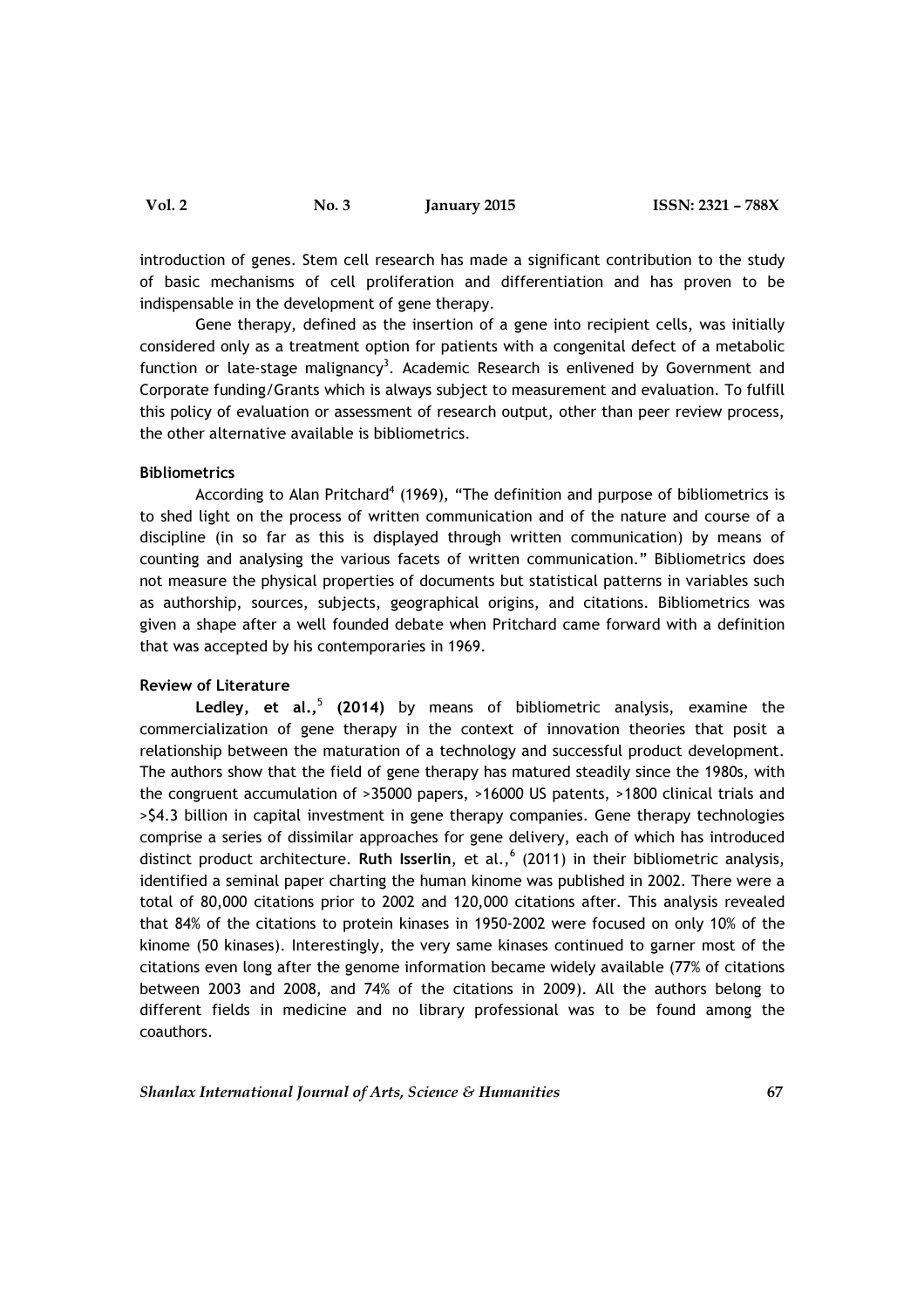### Objectives of the Study

 The major objective of this investigation is to measure gene therapy research output at the global level along with attempts to identify overall world scientific research output and spectrumic analysis of related facets. This study aims to analyse the data to find out the frequency distribution of contributors, contributions and future course of projections in Gene Therapy Research Publications.

### Methodology

 This is a bibliometric study. The study is based on publications count in Gene Therapy between 2004 and 2013 as found registered in PubMed, an International online open source publication by the National Library Medicine (NLM), United States. The present study confines its scope to a single field namely Human Gene Therapy as found enumerated and indexed in PubMed. Based on the analysis, the study aims to arrive at future course of projections in authorship pattern, country of origin of contributions and country of publications. In addition, the study proposes to apply the empirical laws of Lotka; Bradford; and Price.

| S. No          | Year | <b>Publication Counts</b> | <b>Growth Rate</b> |
|----------------|------|---------------------------|--------------------|
|                | 2004 | 8493                      |                    |
| $\overline{2}$ | 2005 | 9690                      | 0.93               |
| 3              | 2006 | 10563                     | 0.68               |
| 4              | 2007 | 11026                     | 0.36               |
| 5              | 2008 | 12312                     | 1.00               |
| 6              | 2009 | 12980                     | 0.52               |
| 7              | 2010 | 14799                     | 1.41               |
| 8              | 2011 | 16106                     | 1.01               |
| 9              | 2012 | 17196                     | 0.85               |
| 10             | 2013 | 15689                     | $-1.17$            |
|                |      | 128854                    | Average = $0.62$   |

#### Analysis and Interpretation

Table 1: Annual output and growth rate

 Table 1 reveals the annual output of gene therapy research. A sum total of 128854 records were found published for the whole period of 10 years under study. Excepting that of the year 2013, the trend registered a positive growth with 0.62 as the average while it was found that the growth was not uniform.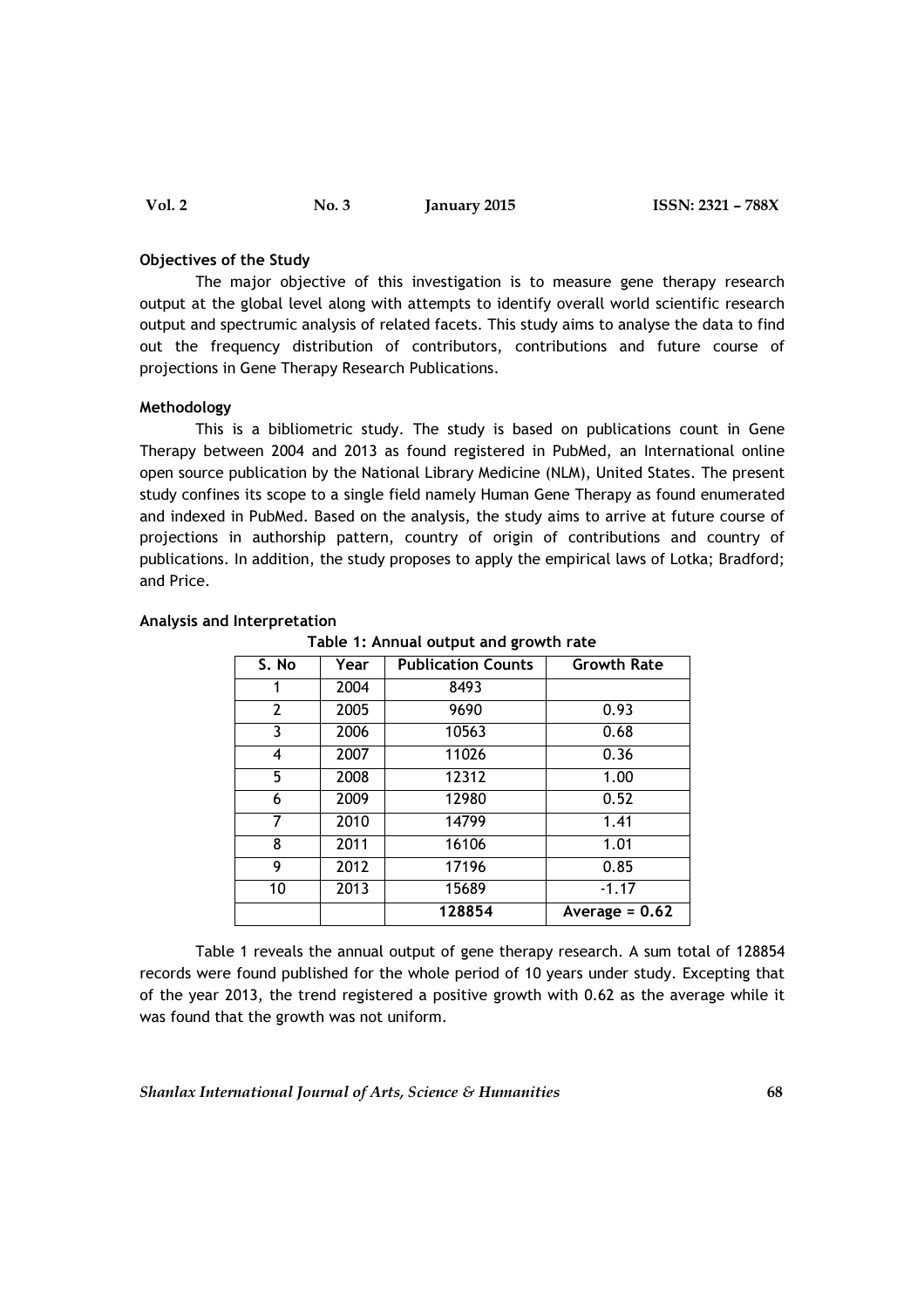| Authorship    | 2004 | 2005 | 2006  | 2007  | 2008  | 2009  | 2010  | 2011  | 2012  | 2013  |
|---------------|------|------|-------|-------|-------|-------|-------|-------|-------|-------|
| Single        | 1140 | 250  | 1130  | 1179  | 1265  | 1165  | 198   | 1094  | 1126  | 940   |
| Joint         | 1308 | 1438 | 1595  | 1484  | 1684  | 1656  | 1826  | 1824  | 1910  | 1699  |
| Collaborative | 6045 | 7002 | 7838  | 8363  | 9363  | 10159 | 11775 | 13188 | 14160 | 13050 |
| Total         | 8493 | 9690 | 10563 | 11026 | 12312 | 12980 | 14799 | 16106 | 17196 | 15689 |

Table 2: Authorship pattern

 Regarding the authorship pattern, publications suffered fluctuations with ups and downs quantitatively regarding all types of authorship. While comparing the figures for 2004 and 2012, collaborative authorship almost doubled while joint authored publications showed an increment gradually. Single authored publications almost maintained a steadiness though in many S & T fields, it is said to be on the decline.

| Year | <b>Contributions</b> | <b>Contributors</b> | <b>Growth Rate</b> |
|------|----------------------|---------------------|--------------------|
| 2004 | 8493                 | 44667               |                    |
| 2005 | 9690                 | 52035               | 0.92               |
| 2006 | 10563                | 59342               | 0.91               |
| 2007 | 11026                | 63131               | 0.47               |
| 2008 | 12312                | 72569               | 1.18               |
| 2009 | 12980                | 79634               | 0.88               |
| 2010 | 14799                | 94980               | 1.91               |
| 2011 | 16106                | 107163              | 1.52               |
| 2012 | 17196                | 117909              | 1.34               |
| 2013 | 15689                | 111742              | $-0.77$            |
|      | 128854               | 803172              | Average = $0.93$   |

Table 3: Frequency Distribution of Contributors and Contributions

With 2004 as the base year, it is found that the number of contributions have grown to nearly two folds while the overall number of authors taken collectively contributing them have grown to nearly three folds. This shows that the velocity or pace of growth of publications in Gene Therapy registered a strong and positive growth. The correlation coefficient of number of contributions and the number of contributors work out to 0.9941 showing a positive correlation. That is, statistically speaking, as the number of publications increases, the number of authors contributing them also increases.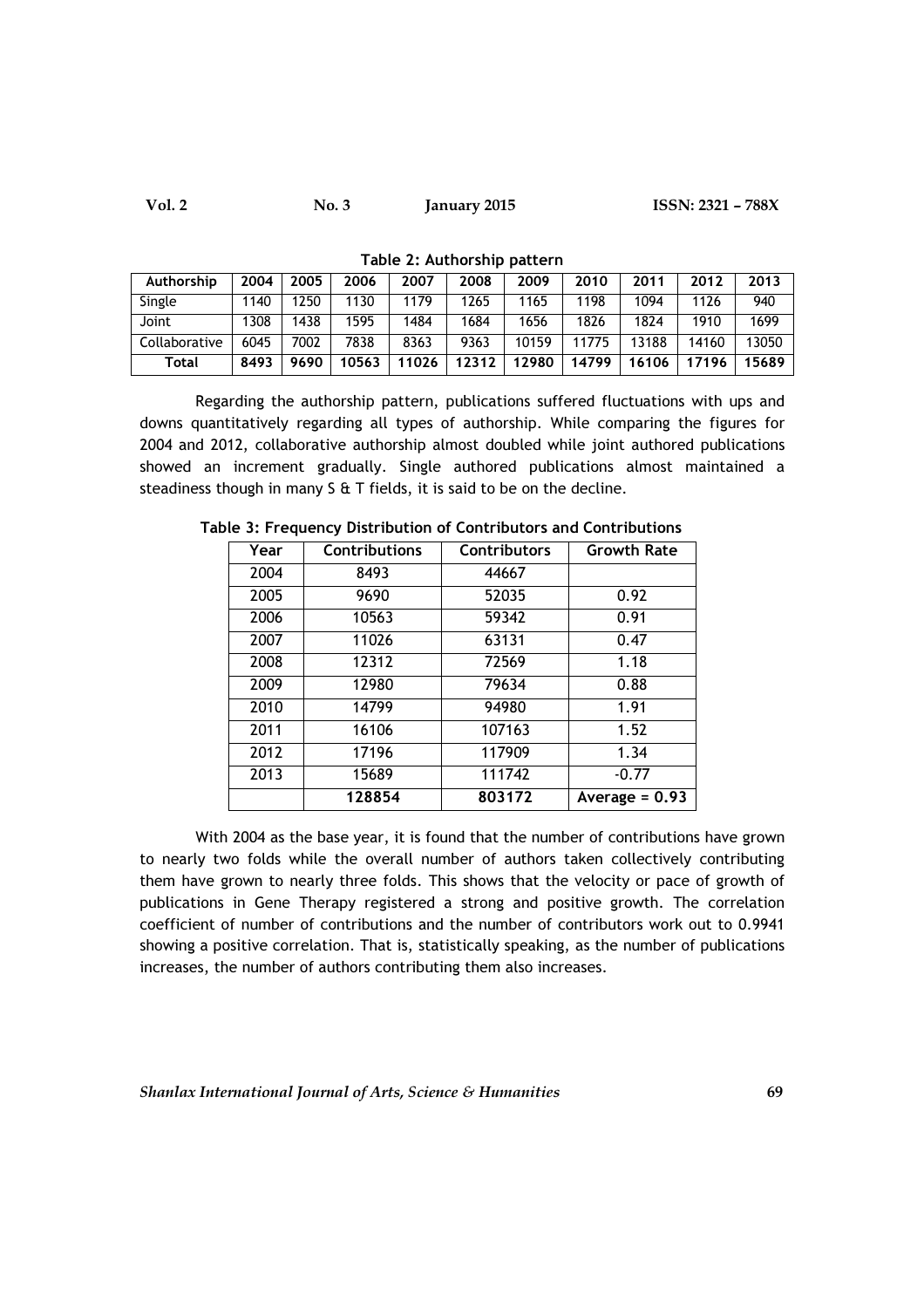| Year | <b>Journal Count</b>      | Number of           | Collaboration       |  |
|------|---------------------------|---------------------|---------------------|--|
|      | (Joint and Collaboration) | <b>Authors (NA)</b> | Index $(Cl) = NA/C$ |  |
| 2004 | 7353                      | 43527               | 5.92                |  |
| 2005 | 8440                      | 50785               | 6.02                |  |
| 2006 | 9433                      | 58212               | 6.17                |  |
| 2007 | 9847                      | 61952               | 6.29                |  |
| 2008 | 11047                     | 71304               | 6.45                |  |
| 2009 | 11815                     | 78469               | 6.64                |  |
| 2010 | 13601                     | 93782               | 6.90                |  |
| 2011 | 15012                     | 106069              | 7.07                |  |
| 2012 | 16070                     | 116783              | 7.27                |  |
| 2013 | 14749                     | 110802              | 7.51                |  |
|      | 117367                    | 791685              | Average = $6.62$    |  |

Table 4: Collaboration Index

 A dominating trend in the authorship pattern, that has come up is the Collaborative scientific effort in producing scientific papers. In 1980, Lawani<sup>7</sup> introduced collaboration index (CI) as the average number of authors per article. In the present study, the collaboration index ranges from 5.92 to 7.51 showing that the average number of authors per paper is 7 thereby revealing a strong and positive trend in multiple authorship.

# Pareto's 80 x 20 Rule

The Pareto<sup>8</sup> 80 x 20 rule states that 80 percent of the effects in a system is generated by 20 percent of the variables in the system. The rule has proven true in all large systems including those in user interface design as well as economics, management, quality control, and engineering among others. This principle does not hold good in the present study since 75 per cent of the total research output in Gene Therapy has been contributed by .5 per cent of the total countries involved in this research.

| <b>Zones</b> | <b>Journals</b> |
|--------------|-----------------|
| Zone 1       | 94              |
| Zone 2       | 459             |
| Zone 3       | 3668            |

Table 5: Application of Bradford's Law

 Table 5 displays the three zones of journals which have produced the publications covered under the study. The journals are arranged according to the specified order prescribed in Bradford's law grouping them into three zones of equal number of publication counts represented in the journals cluster. Publications count though divided into three